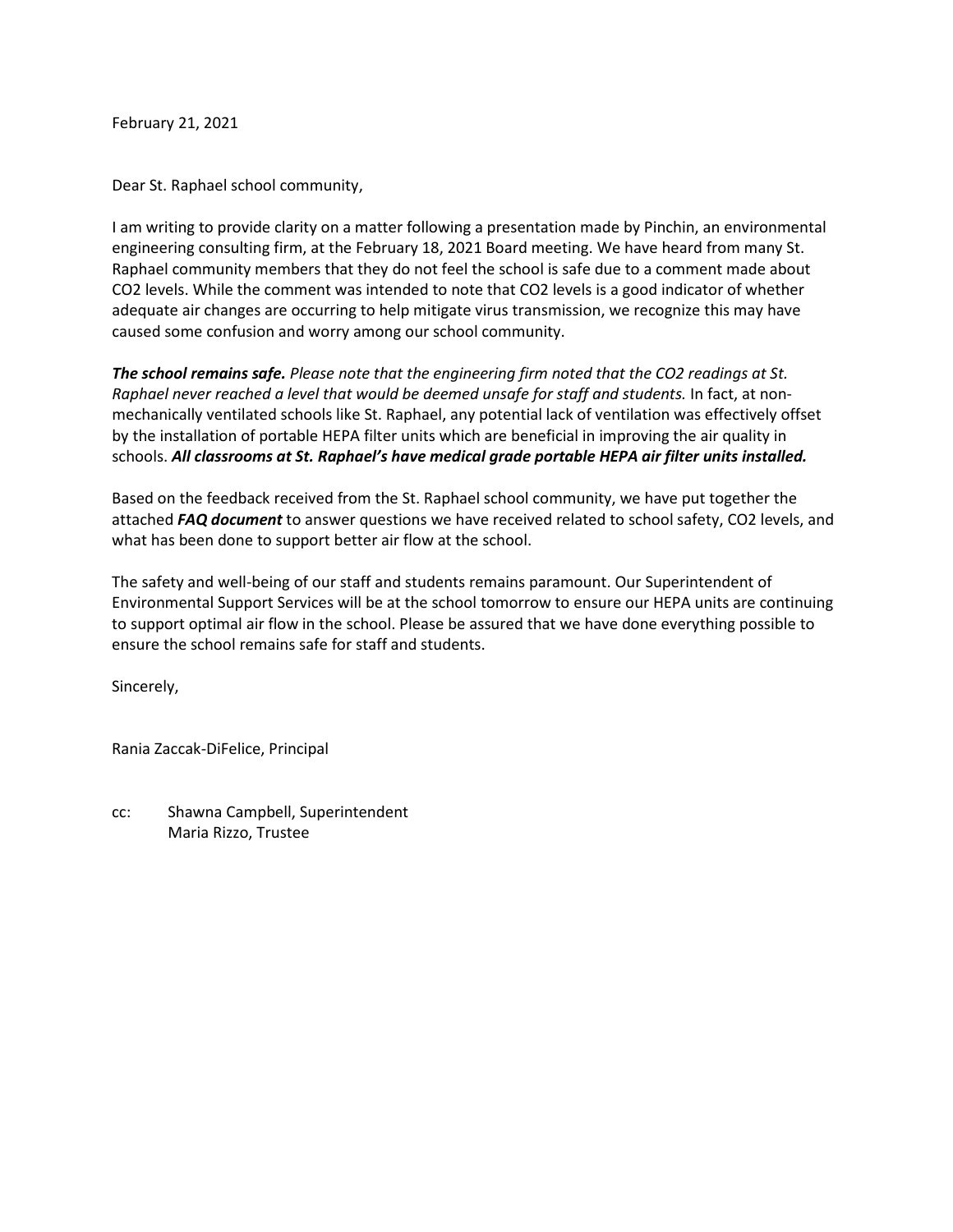# **Frequently Asked Questions Air Quality at St. Raphael**

#### **1) Should I be worried about the air quality at St. Raphael?**

The air quality at St. Raphael is at a safe level. The TCDSB has never observed any air quality measurements that would suggest that air quality at St. Raphael is unsafe. Measurements observed by Pinchin, the engineering firm that led the air quality study at St. Raphael, are well below all safety limits set by the Ministry of Labour.

### **2) Are students or staff at increased risk of contracting COVID-19 as result of the air quality at St Raphael?**

No. The air quality at St. Raphael remains safe. The TCDSB has installed medical grade HEPA air filter units to help filter small particulates, including the coronavirus, if present, from the air in classrooms at St. Raphael. In addition, staff and students are required to wear masks, which serve as source control to prevent respiratory droplets when people sneeze and cough from circulating in the air.

#### **3) Why did the Air Quality Study measure C02 concentration levels in classrooms?**

The air quality study used CO2 as an alternate measurement to understand the amount of air change per hour (ACH) in a classroom. The goal of the study was to determine if a school was getting at least 4 air changes per hour. Based on the result, Pinchin estimated that St. Raphael is getting a total of 4.1 air changes per hour in each classroom using a combination of natural air ventilation and HEPA air filters. Anything above 4 air changes per hour in a classroom is considered good.

#### **4) What were the CO2 measurements at St. Raphael?**

The Air Quality Study measured CO2 levels in 7 different rooms. The total time spent above the study's target CO2 levels in any one classroom ranged from 0 minutes to 270 minutes over the course of a one-month study. 270 minutes represents just 4% of classroom time in 1 month. At no time were CO2 levels in classrooms measured to be unsafe.

#### **5) Why did the Air Quality study say the CO2 levels were above "the limit" at St. Raphael?**

The study set an upper target of 1200 parts per million (ppm) of CO2 based on recommendations from the American Society of Heating, Refrigerating and Air-Conditioning Engineers (ASHRAE). The ASHRAE standard is focused on the ideal standard for building occupants. The Ontario Ministry of Labour's limit for CO2 safety is based on extended daily exposure (typically 8 hours) of over 5,000 ppm of CO2. Measurements at St. Raphael did not pass the ideal levels for a short period of time but did not come anywhere close to upper limits for safety. TCDSB has installed HEPA air purifier to further improve ventilation.